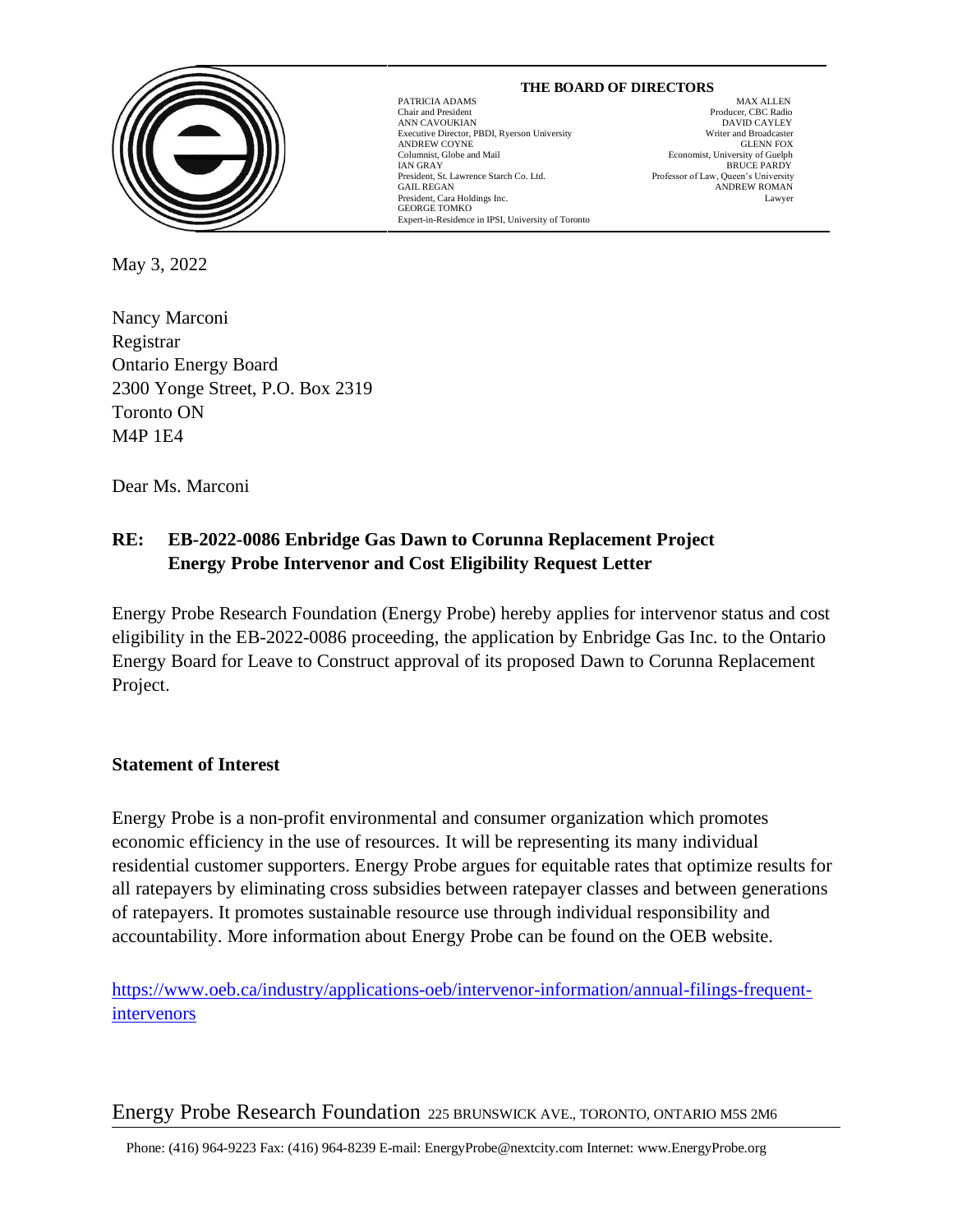If the proposed Dawn to Corunna Replacement Project is approved and built, residential customer supporters of Energy Probe will ultimately be required to pay for it in gas distribution rates. Energy Probe, therefore, has a direct interest in the purpose, need and timing of this project, the selection of the preferred alternative, and the construction cost estimate.

## **Energy Probe's Specific Concerns with the Dawn to Corunna Replacement Project**

Enbridge Gas has indicated that it plans to apply for ICM funding from ratepayers including Energy Probe supporters for the Dawn to Corunna Replacement Project in its 2023 rates application. When an electricity distributor applies for ICM founding for a project, it presents the supporting evidence for the project in its rates application allowing intervenors to test the evidence. However, Enbridge only presents summary evidence for a project for which it is seeking ICM funding in its rate case. This severely limits the ability of intervenors to test the evidence unless they also intervene in the LTC proceeding, particularly if the OEB decision in the LTC proceeding precedes the rates proceeding. Energy Probe is concerned that the Dawn to Corunna Replacement Project is a not a single discrete project but a grouping of two projects into a single project with the purpose of obtaining ICM approval. Energy Probe is also concerned that Enbridge did not provide an appropriate analysis of alternatives to the proposed project.

Energy Probe understands that the EB-2022-0086 proceeding will not deal with ICM issues, which will be dealt with in the 2023 rates proceeding. However, a Leave to Construct approval in the EB-2022-0086 proceeding that would approve the purpose, the need, the timing, and the cost of the Dawn to Corunna Replacement Project would make it difficult for Energy Probe to argue in the 2023 rates proceeding that the project does not meet ICM criteria. For these reasons Energy Probe requests that it be allowed to intervene in the EB-2022-0086 proceeding.

## **Hearing**

Energy Probe believes that a written hearing consisting of a single round of interrogatories followed by the submission of arguments would not result in an adequate evidentiary record for the OEB to reach a decision on the issues in this case. Considering the evidence filed by Enbridge Gas Inc. and its importance, Energy Probe submits that an appropriate regulatory process should include the following steps:

- 1. interrogatories,
- 2. technical conference (virtual),
- 3. responses to undertakings from the technical conference,
- 4. submission of written arguments.

## Energy Probe Research Foundation 225 BRUNSWICK AVE., TORONTO, ONTARIO M5S 2M6